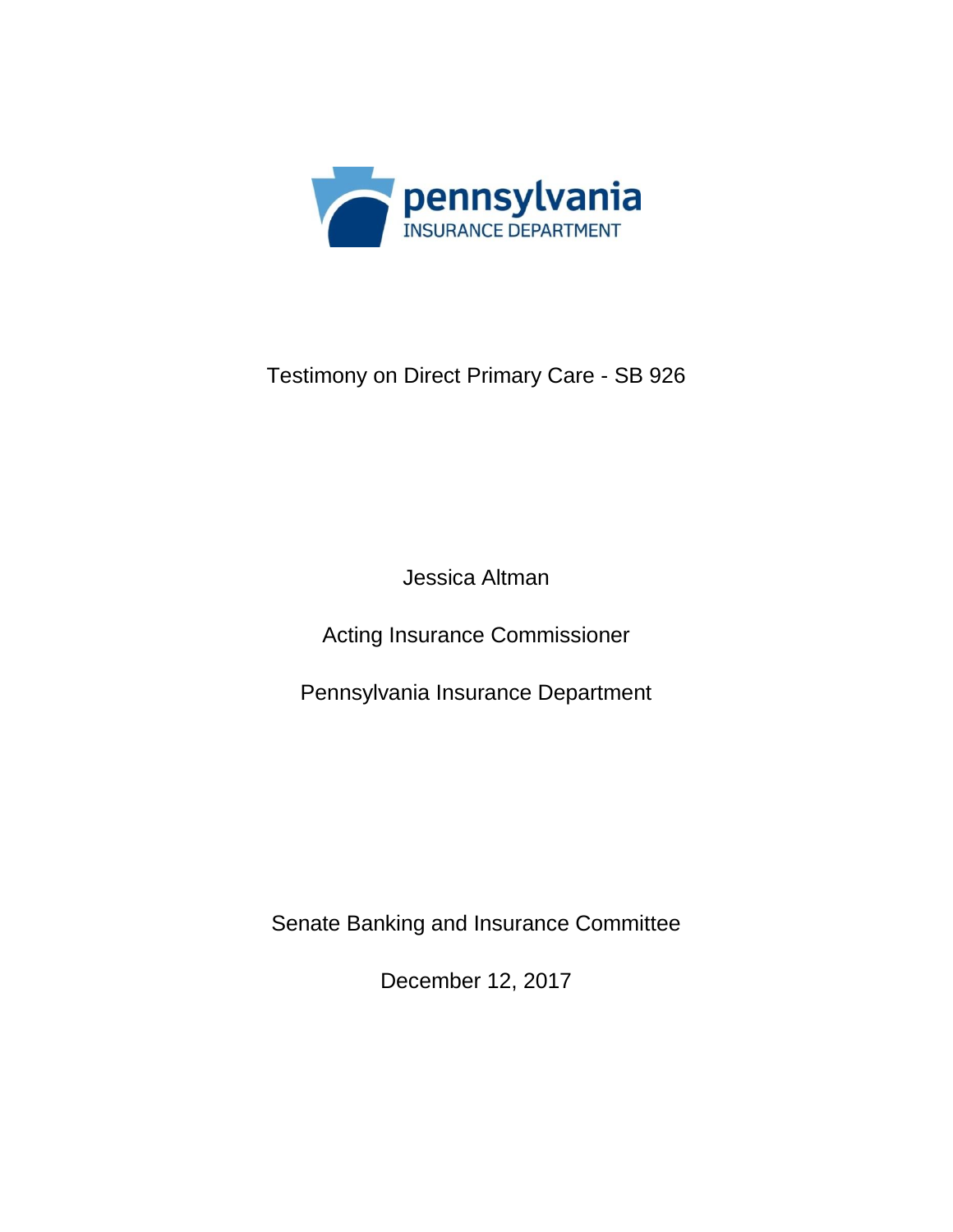

Good morning Chairmen White and Street, members of the Senate Banking and Insurance Committee and Senator Browne. My name is Jessica Altman. I am the Acting Insurance Commissioner at the Pennsylvania Insurance Department. Thank you for the opportunity to be here today to speak about SB 926, which relates to direct primary care in the Commonwealth.

I applaud the committee's efforts to shed light on such an important topic. With health care spending routinely outpacing inflation, all methods of cost containment should be on the table. At the same time, we want to ensure that consumers are adequately protected, especially given that the Pennsylvania Insurance Department (PID) would not have oversight of the type of agreement between physician and patient that is envisioned under SB 926.

As currently drafted, Senator Browne's SB 926 and Representative Baker's HB 1739, which recently passed the House and was referred to this committee, would allow primary care physicians to offer their patients an alternative to the traditional model of health insurance. Physicians would charge a retainer or fee to their patients that would cover the patient's primary care needs. While the PID understands the unique and creative nature of this type of product, we have concerns we would like to bring to the committee's attention.

The first concern is whether the consumer who enters into a direct primary care agreement knows what he or she is purchasing – what does the agreement cover? Some consumers may think that a direct primary care agreement will be all that they need for their health care coverage. But a direct primary care arrangement does not provide comprehensive coverage; for example, by its very nature, it does not cover emergency services and hospitalization.

Under the Affordable Care Act, an individual health insurance policy must provide certain essential health benefits. The benefits required to be covered include:

- Ambulatory patient services (outpatient care you get without being admitted to a hospital)
- Emergency services
- Hospitalization (like surgery and overnight stays)
- Pregnancy, maternity, and newborn care (both before and after birth)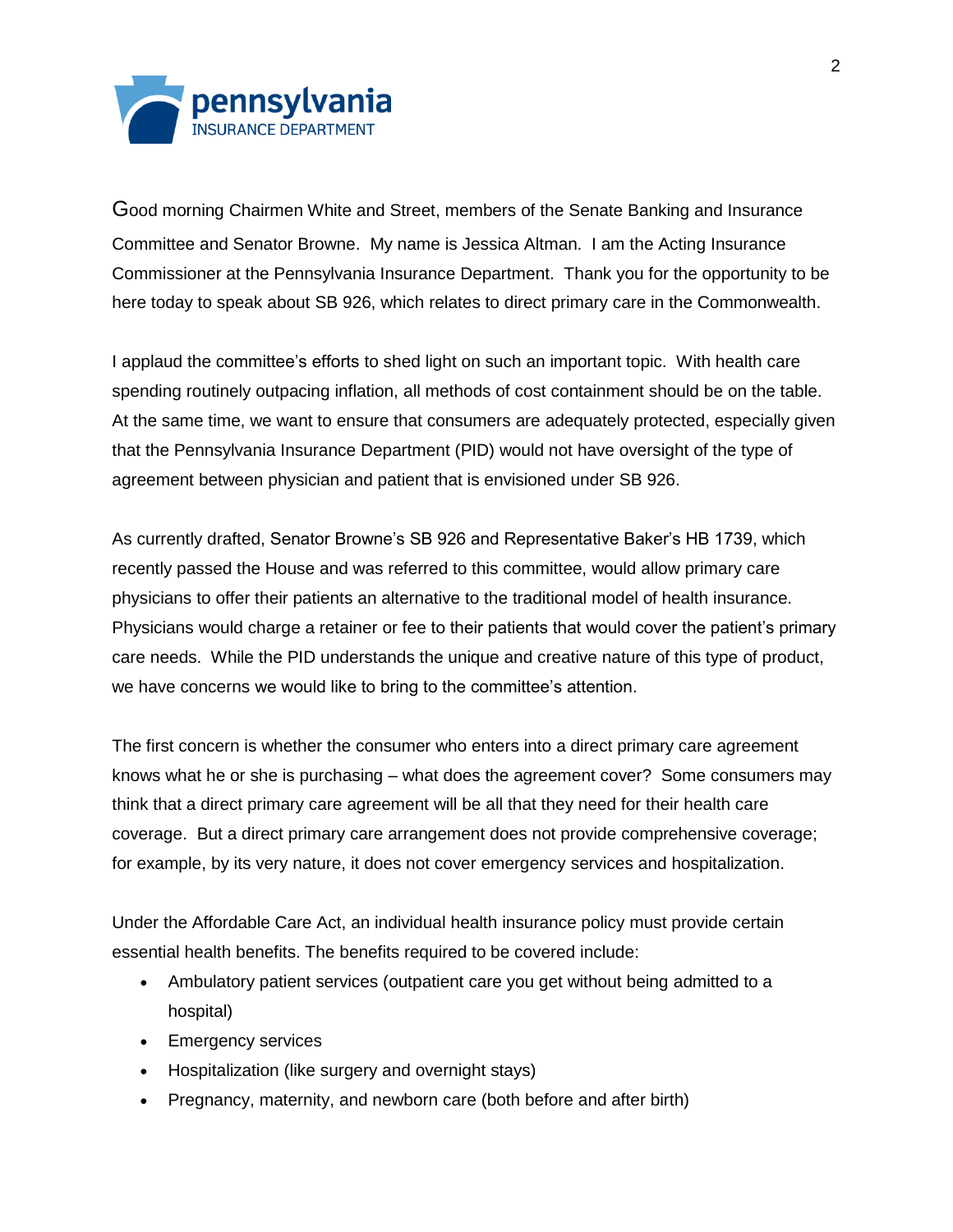

- Mental health and substance use disorder services, including behavioral health treatment (this includes counseling and psychotherapy)
- Prescription drugs
- Rehabilitative and habilitative services and devices (services and devices to help people with injuries, disabilities, or chronic conditions gain or recover mental and physical skills)
- Laboratory services
- Preventive and wellness services and chronic disease management
- Pediatric services, including oral and vision care (but adult dental and vision coverage aren't essential health benefits)

Unlike this explicit list of comprehensive benefits that consumers can trust will be offered in an individual health insurance policy issued by a regulated insurance company, it is unclear what kinds of services physicians would offer under a direct primary care agreement as envisioned by SB 926. The definition of "primary medical care service" included in SB 926 is remarkably broad, and could be read to encompass either a wide range of health care services, or an extremely narrow offering. Does it cover just the "preventive and wellness services and chronic disease management" category, or does it cover other categories of services? Further, would all physicians who choose to offer some subset of services do so in a uniform manner?

At the very least, consumers should be able to have answers to the following questions about the coverage provided by their direct primary care agreement:

- Does it cover all of their anticipated health care needs?
- Does it cover their pre-existing conditions?
- Is there a limit on how frequently they can visit the provider?
- Is the agreement guaranteed renewable?

A second concern has to do with the financial implications of the arrangement. Will consumers entering into these arrangements be aware that membership payments for their direct primary care provider agreement and any additional charges for services will not count towards their health insurance policy deductible? Or to their maximum out of pocket limit, which is a cap on the most you will have to pay through deductibles, copayments and coinsurance for covered services in a plan year, after which your health plan pays 100% of the costs of covered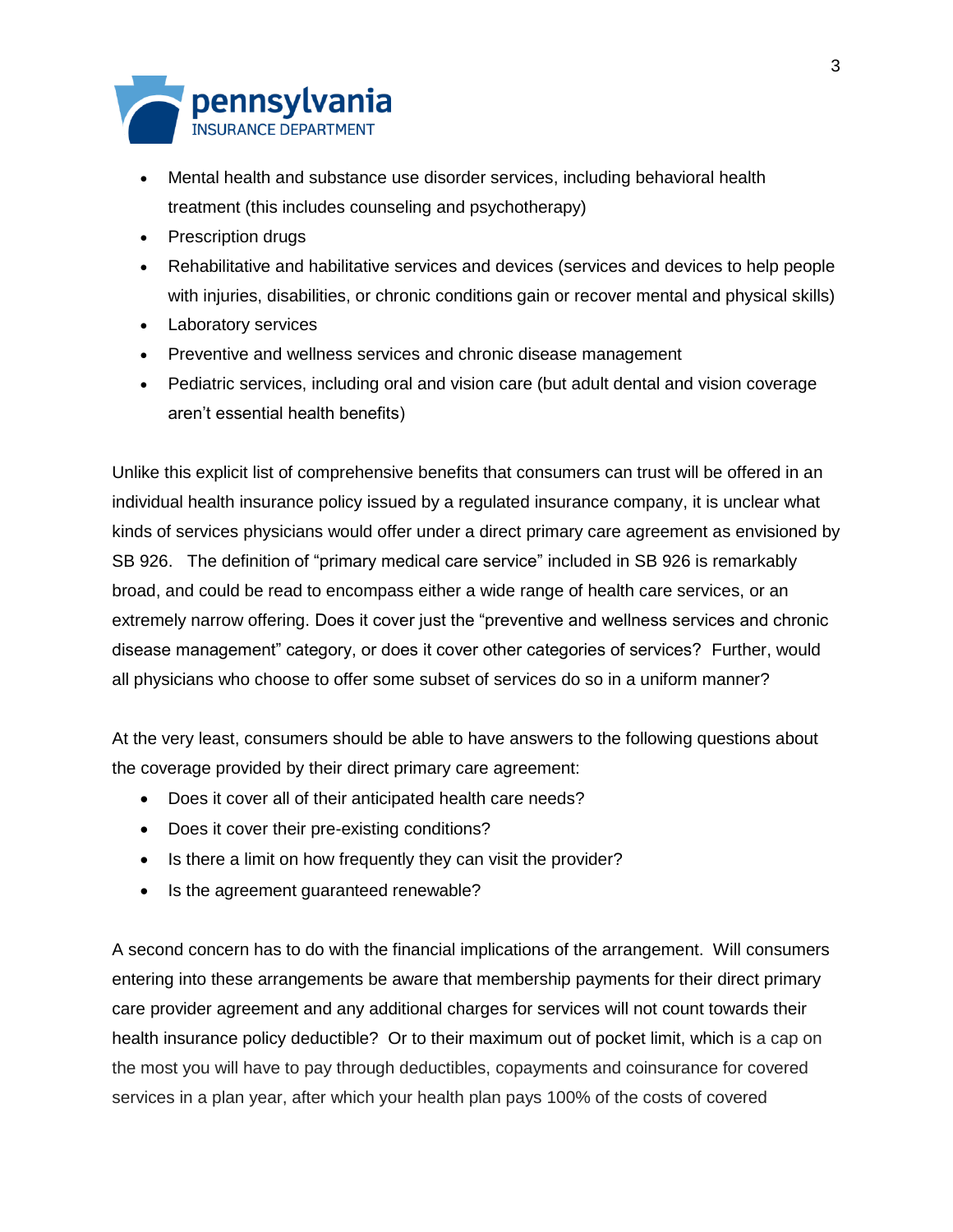

benefits? (This assumes, of course, that the consumer also has an insurance policy.) If a consumer accesses primary care through this model, but then needs, for example, hospitalization that is covered by their health insurance policy, they would still have to satisfy the cost-sharing requirements of their policy.

Another aspect of the financial impact has to do with what recourse a consumer has if services are not delivered as promised. We are aware direct primary care providers are currently operating in Pennsylvania, either as concierge providers – for consumers who have the financial wherewithal to absorb the risk – or in conjunction with Medicaid managed care organizations – for consumers with the protection of Medicaid coverage requirements. But if SB 926 were to become law, it would define direct primary care as "other than" insurance, but result in a direct primary care provider assuming some level of financial risk or indemnification arrangement that would leave consumers open to a variety of potential harms that would impact the quality of care. If a direct primary care provider makes promises of care that he cannot keep, or makes promises to more people than he can realistically serve, what recourse will those consumers have?

It is worth noting that the Insurance Department serves as a trusted resource for consumers who feel that services are not delivered as promised when they have purchased health insurance coverage from a licensed insurer. In contrast to the direct primary care relationship contemplated in SB 926, licensed insurers must comply with various layers of regulatory scrutiny including a review of their financial solvency to ensure they can pay for health care services and guaranty fund protections to ensure some level of coverage for consumers in circumstances of insolvency. Further, health insurance plans sold by licensed health insurers are reviewed to ensure the amount of providers in their network are sufficient to serve the patient population; there is no correlation in the legislation's proposed direct primary care relationship to ensure the provider to patient ratio is adequate to ensure meaningful consumer access. Finally, the legislation's intention to pull direct primary care relationships outside of the scope of the PID's authority would hinder the PID's ability to take enforcement actions against bad actors, for wrongs such as misrepresentation.

There are two other financial concerns, both with tax ramifications. While the PID is not an authority on tax law – and this should not be taken as tax advice – we want to note for the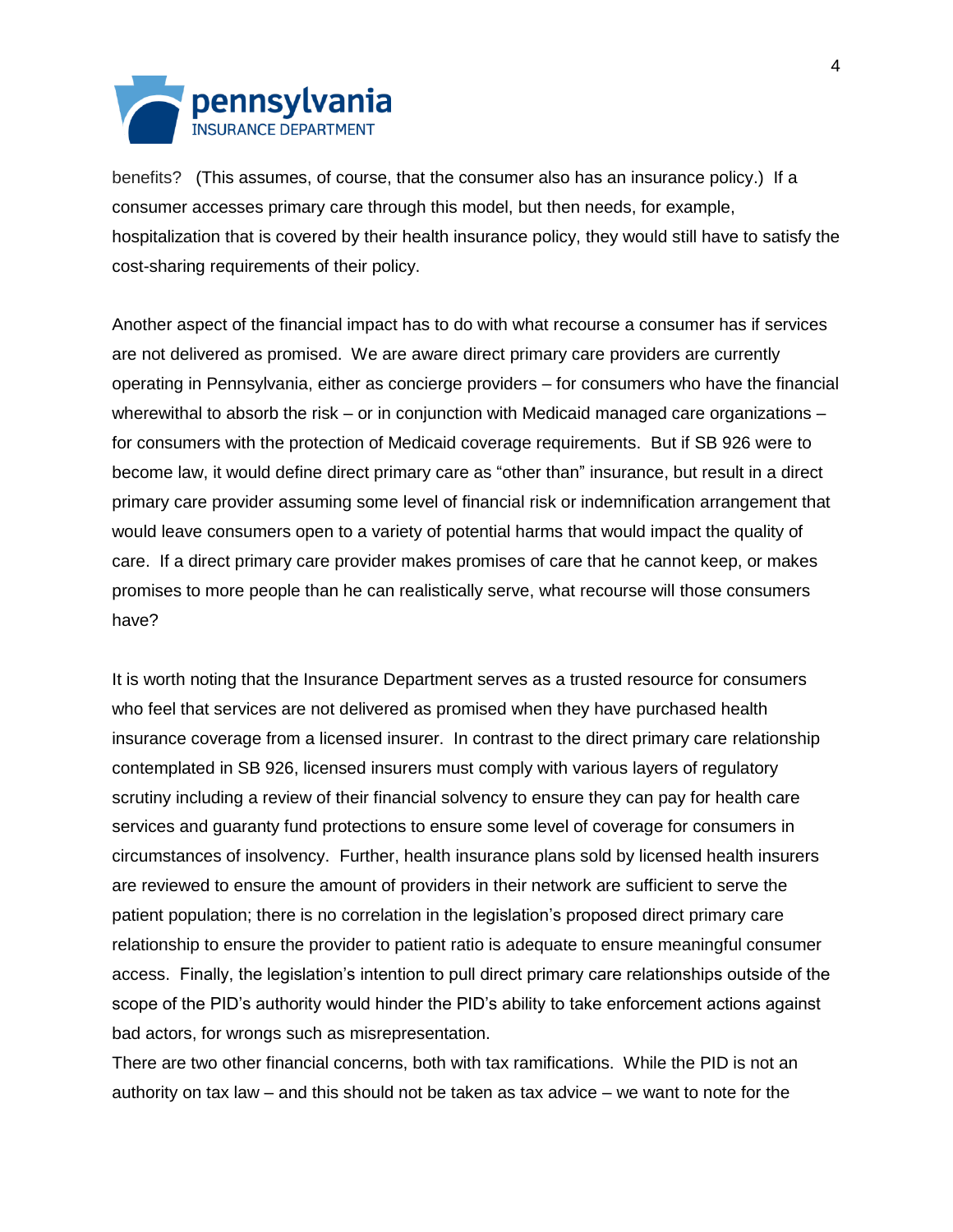

 $\overline{a}$ 

committee that so long as the individual mandate remains a requirement of federal law, direct primary care agreements do not satisfy the "minimum essential coverage" (MEC) requirements that must be met to avoid the federal tax penalty for not having satisfactory health care coverage. If a consumer enters into a direct primary care agreement believing they will avoid that tax penalty, they would be mistaken.

Moreover, we also understand – and direct primary care provider organizations suggest on their websites<sup>1</sup> – that under federal tax law, Health Savings Accounts (HSAs) may not be used to pay for direct primary care monthly fees. For consumers who think they can save on taxes by using pre-tax dollars to fund an HSA, and then use the HSA dollars to fund a direct primary care arrangement for their health care, this will be an unwelcome surprise.

Let me pause here and mention another federal issue that is mentioned in the direct primary care discussion. We are aware that the Affordable Care Act mentions direct primary care, and some have shown an interest in establishing direct primary care arrangements thinking that they are expressly permitted by the ACA. But the ACA only contemplated direct primary care when coupled with a qualified health plan (QHP). Specifically, the law requires the Secretary of the federal Department of Health and Human Services (HHS) to permit a QHP to provide coverage through a qualified direct primary care medical home plan that meets the criteria established by HHS. Critically, however, the QHP must meet all the coverage and cost-sharing requirements of an individual health insurance policy, with the services provided by the direct primary care medical home coordinated with the QHP issuer. That coordination is critical, because the entity offering the QHP is an insurance entity regulated for solvency, network adequacy, and the like. In contrast, the relationship proposed in SB 926 does not propose a coupling with a QHP, and so does not provide the assurances that come with a regulated insurance product.

The PID understands the interest in this legislation. Innovative approaches to health care delivery are crucial to providing higher quality and lower cost health care. If SB 926 moves forward, the PID respectfully recommends, at the very least, that clear disclosures be provided

<sup>1</sup> *See, e.g*.,<http://www.dpcfrontier.com/health-savings-accounts/> ; [http://multicaredocs.com/faq/can-use](http://multicaredocs.com/faq/can-use-health-savings-account-pay-direct-primary-care/)[health-savings-account-pay-direct-primary-care/](http://multicaredocs.com/faq/can-use-health-savings-account-pay-direct-primary-care/);<https://www.dpcare.org/specialties> (all accessed on 12/4/17).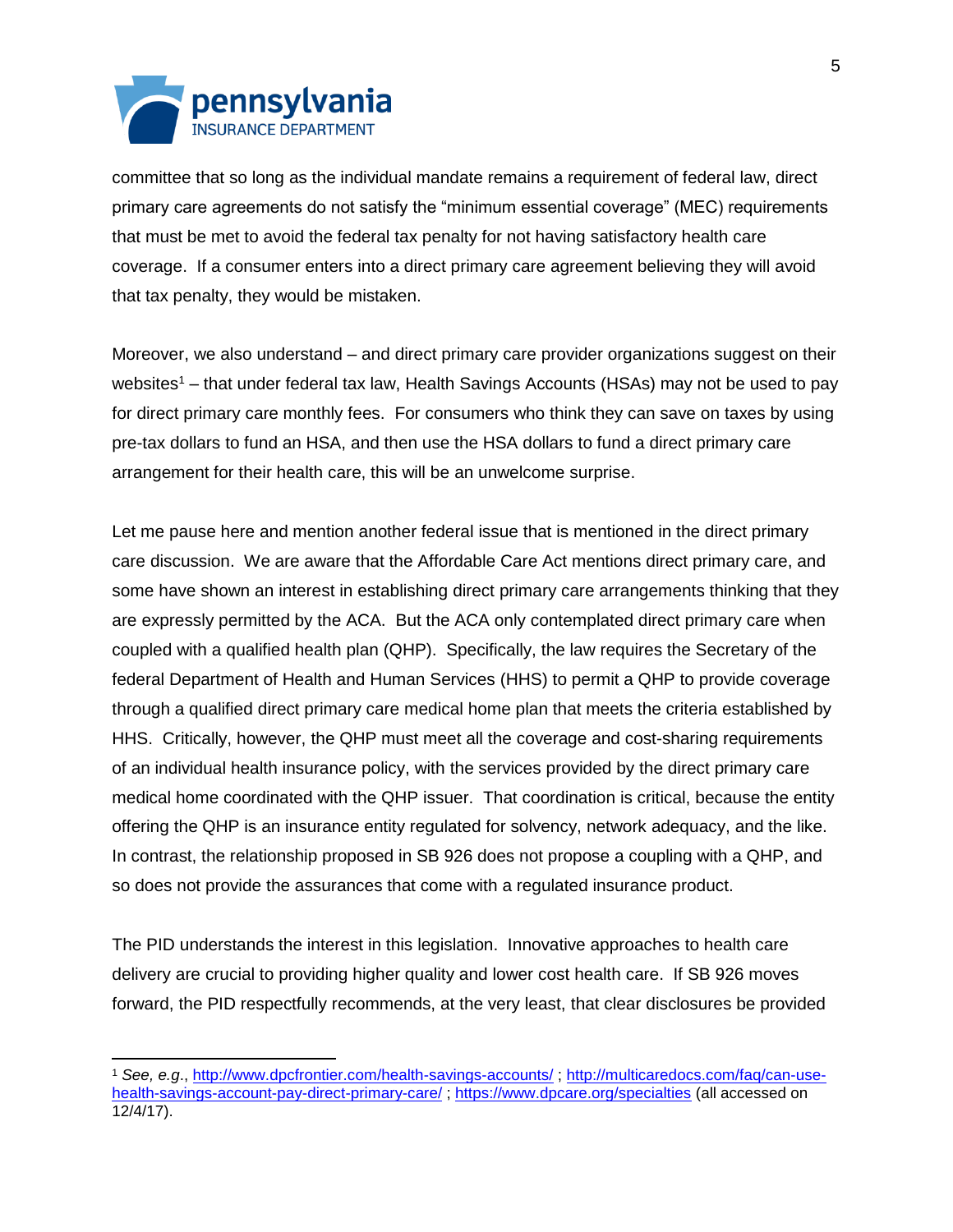

to consumers considering entering into direct primary care arrangements. For the protection of these consumers, these disclosures should include:

- 1. The direct primary care agreement does not satisfy the federal tax law requirement to have insurance: individuals must still purchase comprehensive health insurance or be subject to the tax penalty for failing to have health insurance.
- 2. Payments for the services under the direct primary care agreement do not count towards any deductible, cost-sharing, or maximum out of pocket limit for ACA-compliant coverage.
- 3. Membership payments for the primary care arrangement may not be made with pre-tax dollars. (This is, of course, subject to confirmation by the tax experts.)
- 4. The direct primary care agreement does not have a financial backstop to ensure claims are paid. If the direct primary care provider is insolvent or fails to cover promised services, there is no guaranty association such as the Pennsylvania Life & Health Insurance Guaranty Association to cover the consumer's claims.
- 5. The PID will not be able to assist consumers with a dispute they may have with the direct primary care provider, as the dispute would be outside the jurisdiction of the Department.
- 6. A consumer's dispute with a provider would be addressed, if at all, in accordance with the terms of the agreement, such as arbitration, litigation in court, or in consultation with the Attorney General's office. (SB 926 does not specify how disputes would be resolved.)

In addition, for the protection of consumers, this body may find it wise to incorporate language into SB 926 that coordinates direct primary care with ACA-compliant coverage. Similar to the federal approach, these agreements then would be a complement to overarching coverage issued by a regulated entity, with all the solvency, network adequacy, and claims handling protections that entails.

Finally, if there continues to be interest in moving this bill forward, the PID would be pleased to work with your staff to identify and address certain drafting and technical edits.